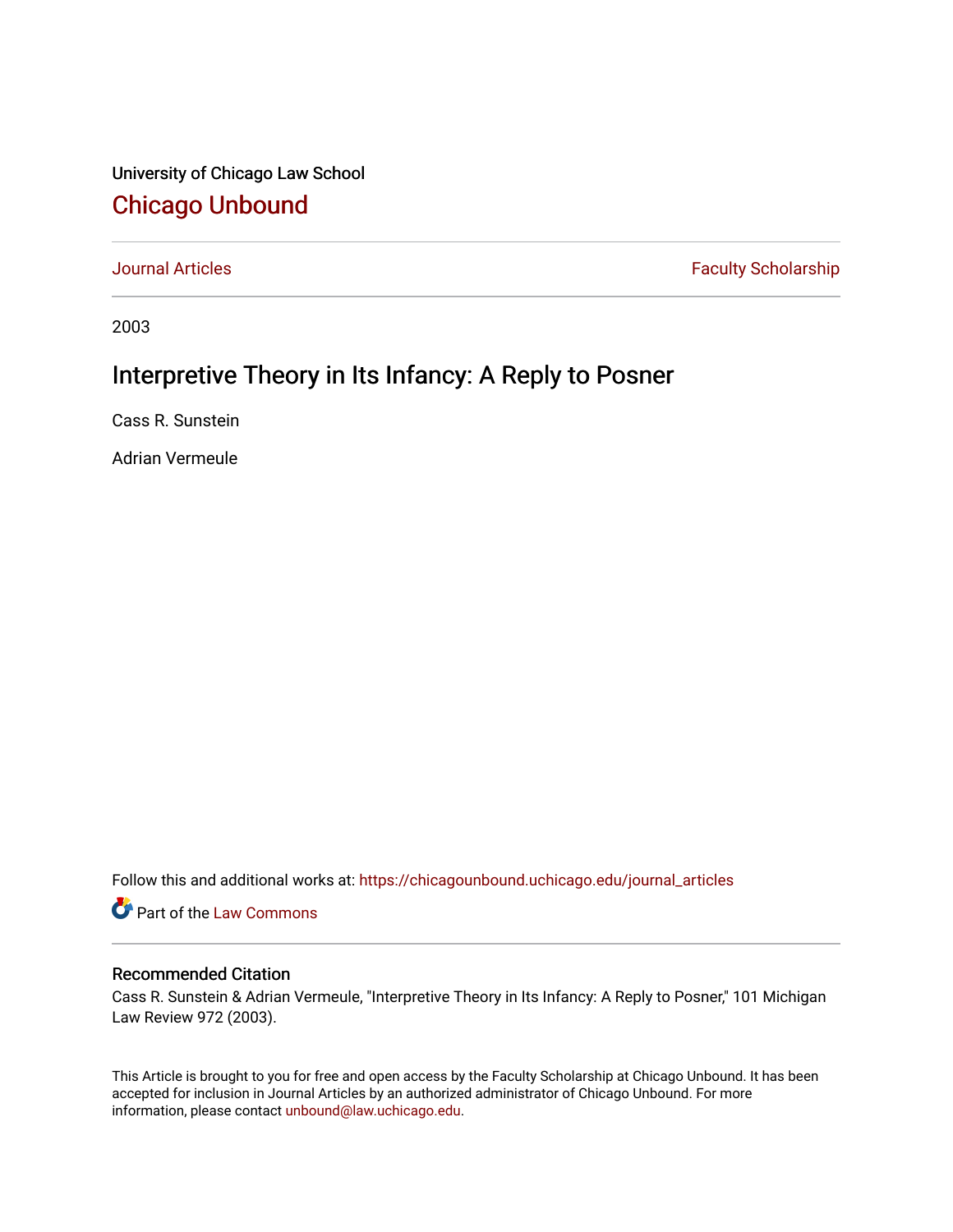## **INTERPRETIVE THEORY IN ITS INFANCY: A REPLY TO POSNER**

*Cass R. Sunstein and Adrian Vermeule*

#### **1.** INTRODUCTION

In law, problems of interpretation can be explored at different levels of generality. At the most specific level, people might urge that the Equal Protection Clause forbids affirmative action, or that the Food and Drug Act applies to tobacco products. At a higher level of generality, people might argue that the Equal Protection Clause should be interpreted in accordance with the original understanding of its ratifiers, or that the meaning of the Food and Drug Act should be settled with careful attention to its legislative history. At a still higher level of generality, people might identify the considerations that bear on the selection of one or another approach to interpretation, with or without reaching a conclusion about the appropriate approach.

In *Interpretation and Institutions,* we proceed at the highest level of generality, without offering final judgments about our preferred approach or about particular cases.' Our principal submission is that any judgment about the preferred approach must pay a great deal of attention to institutional capacities and dynamic effects. We intend this submission as a constructive one — one that helps clarify the grounds for reasonable disagreement and that suggests the possibility of empirical research that might actually be helpful. In our view, the study of legal interpretation remains in its infancy, and we are confident that in part as a result of such research, the legal culture will know a great deal more in twenty years than it knows today.' In emphasizing the importance of attending to institutional capacities and dynamic effects, we presented a survey, illustrative rather than exhaustive, of a wide range of work that seems to us to have neglected those capacities and

<sup>1.</sup> We hope that this point will clarify a number of Posner's misunderstandings. For example, we do not "deplore" what Posner calls "[tjhe 'outrage' test for unconstitutionality." *See* Richard **A.** Posner, Reply: *The* Institutional Dimension *of Statutory and Constitutional Interpretation. 10l* MICH. L. REV. 952, 963 (2003) [hereinafter Posner, *Reply].* And because our focus is not on particular results, Posner's claims of inconsistency between Sunstein's prior work and what is said here are at best overstated.

<sup>2.</sup> Exhibit No. **1:** A first-year law student recently asked one of the current authors: "Can you refer me to studies of different interpretive practices in different states, and of whether state legislatures are acting differently in responses to those different practices?" The student was amazed to hear that there are no such studies, putting aside a small number of case studies and anecdotal reports.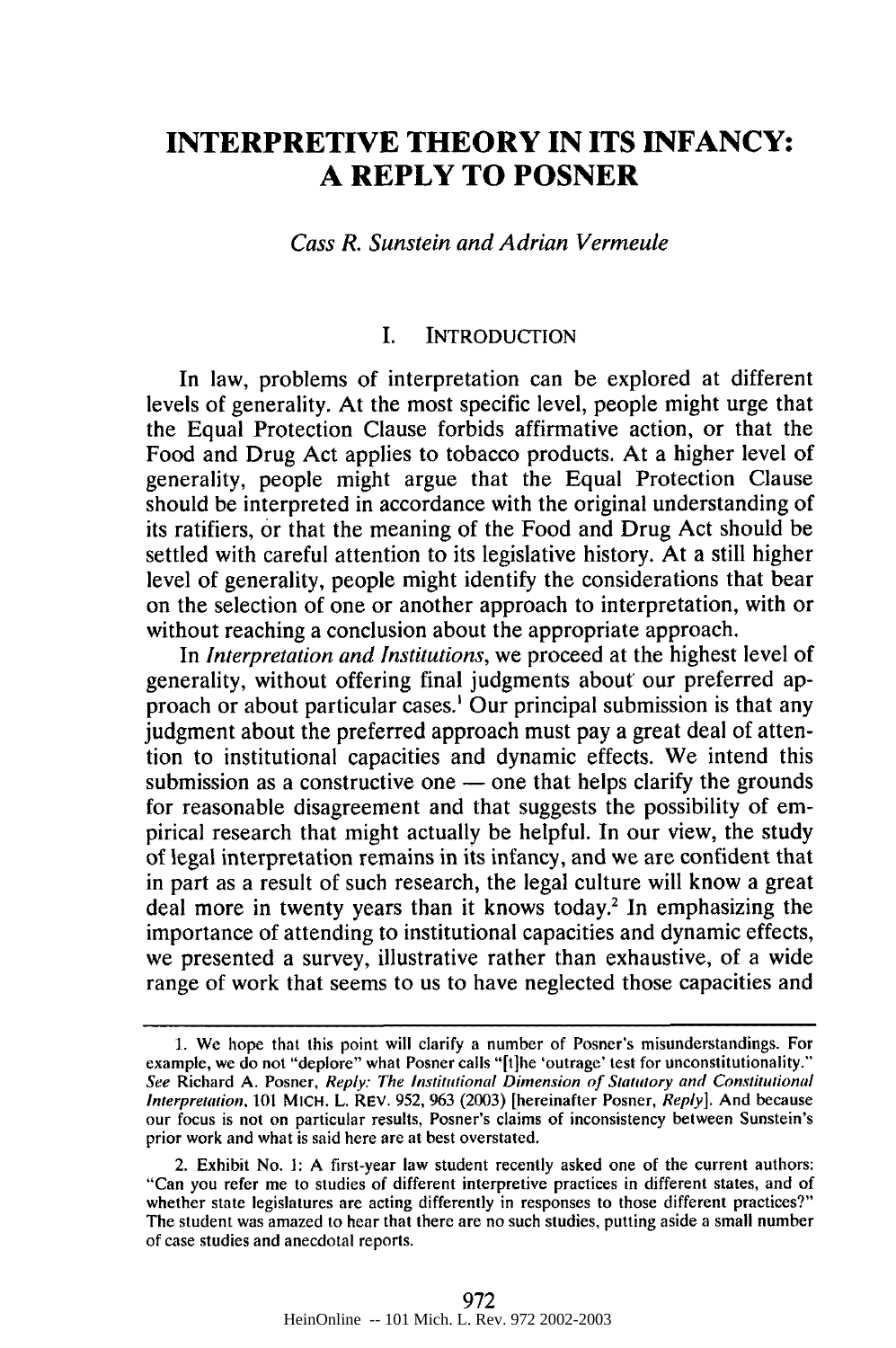those effects. We also attempted to identify some empirical questions that might cast light on the underlying issues.

We are grateful to Judge Posner for his spirited and lengthy reply. But his disagreements with us are minor — more rhetorical than real. In a department (not a law school) of a well-known university, senior faculty members are said to respond to new ideas in one of two ways. (a) *"We* did *that."* (b) *"We* never did *that."* Posner's reply has some of this flavor.

Posner has misunderstood our views in at least three respects. First, Posner takes us to "praise... judicial formalism."3 As we stated, our twofold project is to argue that the choice between formalism and antiformalism must be made on institutional and empirical grounds, rather than conceptual or linguistic grounds, and also to describe the conditions under which formalism or antiformalism would be the better choice for particular institutions or societies.' One of us (Vermeule) indeed believes that current American law should become more formalist, but it is not our concern here to make the arguments on formalism's behalf.<sup>5</sup> The large stretches of Posner's discussion that challenge interpretive formalism, then, are irrelevant to our claims.

Second, Posner accuses us of understating the extent to which past work has viewed interpretation through an institutional lens. We cannot imagine that Posner has any real disagreement with our central claim, which is that most such work is insufficiently resolute about the institutional approach. To be sure, a great deal of interpretive scholarship talks about legislatures, agencies and courts; how could it be otherwise? Of course our claim is not that we are the first to connect institutions to interpretation. In our view, however, most interpretive theorizing goes wrong either by adopting a stylized and nonempirical account of institutional capacities, or by adopting an asymmetrical account that views one type of institution, usually legislatures, through a realist lens, while viewing others, usually courts, in utopian terms. Posner does not engage these claims, challenging instead a view that we do not hold and that we agree to be ludicrous.

Third, Posner says that we deny the inevitability of casual empiricism in interpretive theory and in law generally, while failing to propose feasible empirical work ourselves. Perhaps we were insufficiently clear, but we agree that casual empiricism is inevitable. Indeed

<sup>3.</sup> Posner, *Reply,* supra note 1, at 952.

<sup>4.</sup> Posner's claims about how a "literalist" would interpret the Constitution, see *id.* at 962-63, raise many complexities. The most obvious of these is that in most of the cases he discusses, the relevant provisions are ambiguous, and no literal meaning requires the results he describes. For example, the Equal Protection Clause literally requires equal protection, but without more specification. that requirement does not require, permit, or forbid affirmative action.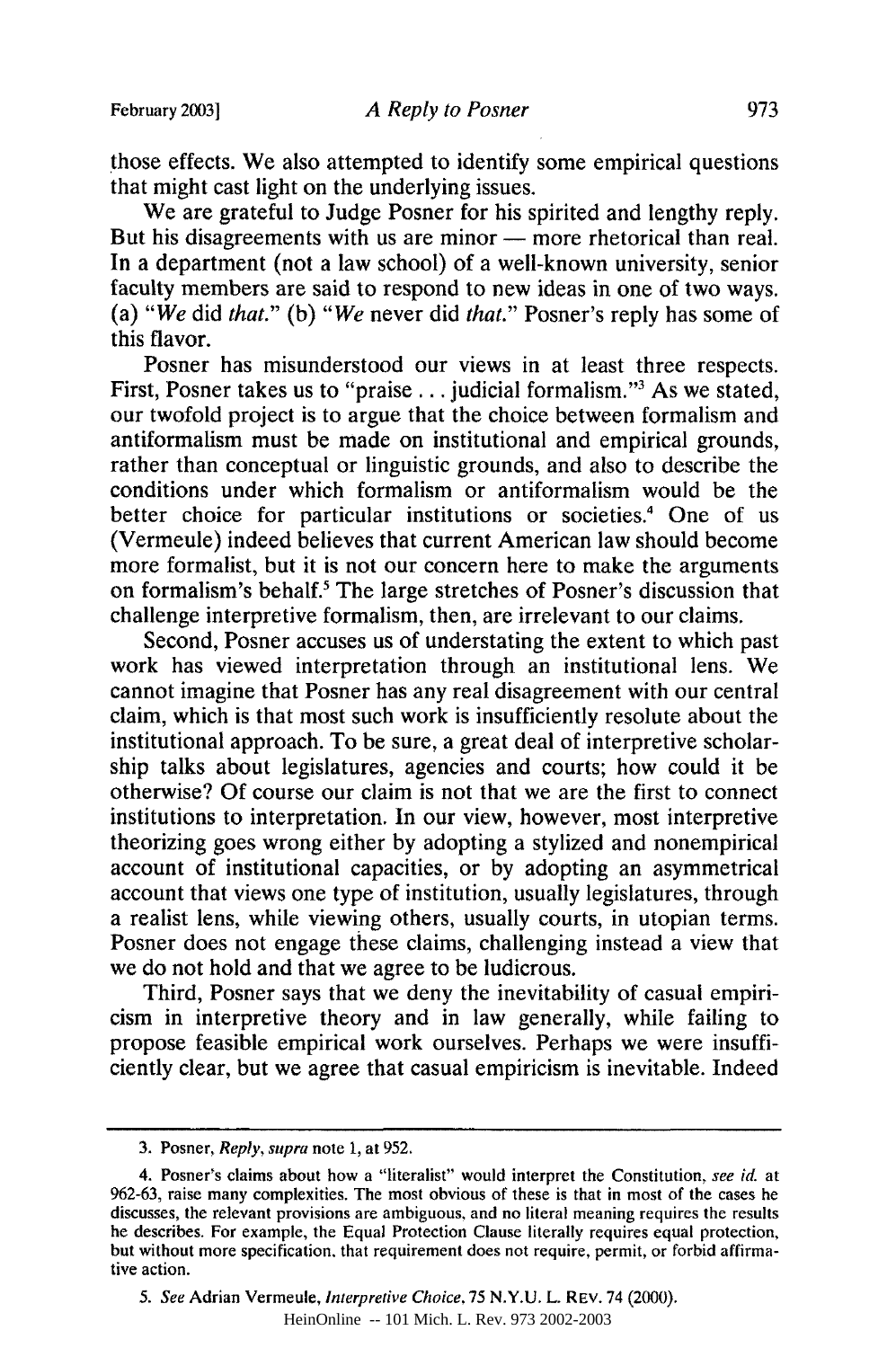we would go further: in the absence of empirical knowledge, people need to rely on presumptions, rules of thumb, and other techniques that help produce decisions in the face of uncertainty.6 But the inevitability of casual empiricism, in areas where little is yet known, doesn't mean we can't simultaneously try to find out more; casual and formal empiricism are not mutually exclusive, as Posner seems to assume. In any case, we have tried to suggest a number of empirical projects, just one of them involving an understanding of the performance of state courts.

In the remainder of this Reply, we investigate two of Posner's objections in greater detail, simply because an investigation of those objections might clarify our basic claims. The first objection involves different types of institutional blindness. The second involves the feasibility and usefulness of empirical work, especially in light of the apparent difficulty of evaluating empirical findings without antecedent agreement on what constitutes a correct or incorrect interpretation.

#### II. BLINDNESSES

Our article identified three types of institutional blindness. We might describe the three types along the following lines.

*(1) Out-and-out Philosophizing.*

These are theorists who attempt to derive an account of interpretation from resolutely noninstitutional premises, particularly high-level political concepts like "democracy" and "authority," or abstractions about the character of language. Posner is right to say that philosopher-lawyers like Dworkin are the paradigm example here. Posner says that these philosopher-lawyers aren't trying to answer all the relevant questions at once; they're focusing on first-best questions, leaving institutional considerations for other scholars. But to this point he also supplies the right rebuttal: doing a partial analysis is valuable, but it isn't possible to use that analysis to derive conclusions about specific interpretive doctrines and outcomes, absent any account of the institutional considerations that always intervene between abstract premises and concrete conclusions.

So far, so good. The trouble is that Posner suggests, incorrectly, that this is our charge against all interpretive theory. We agree that many previous accounts have considered institutional ideas in some fashion or other. But in addition to ignoring institutional considerations entirely, there are other ways in which interpretive theories go wrong. Most accounts of interpretation have stumbled into additional pitfalls.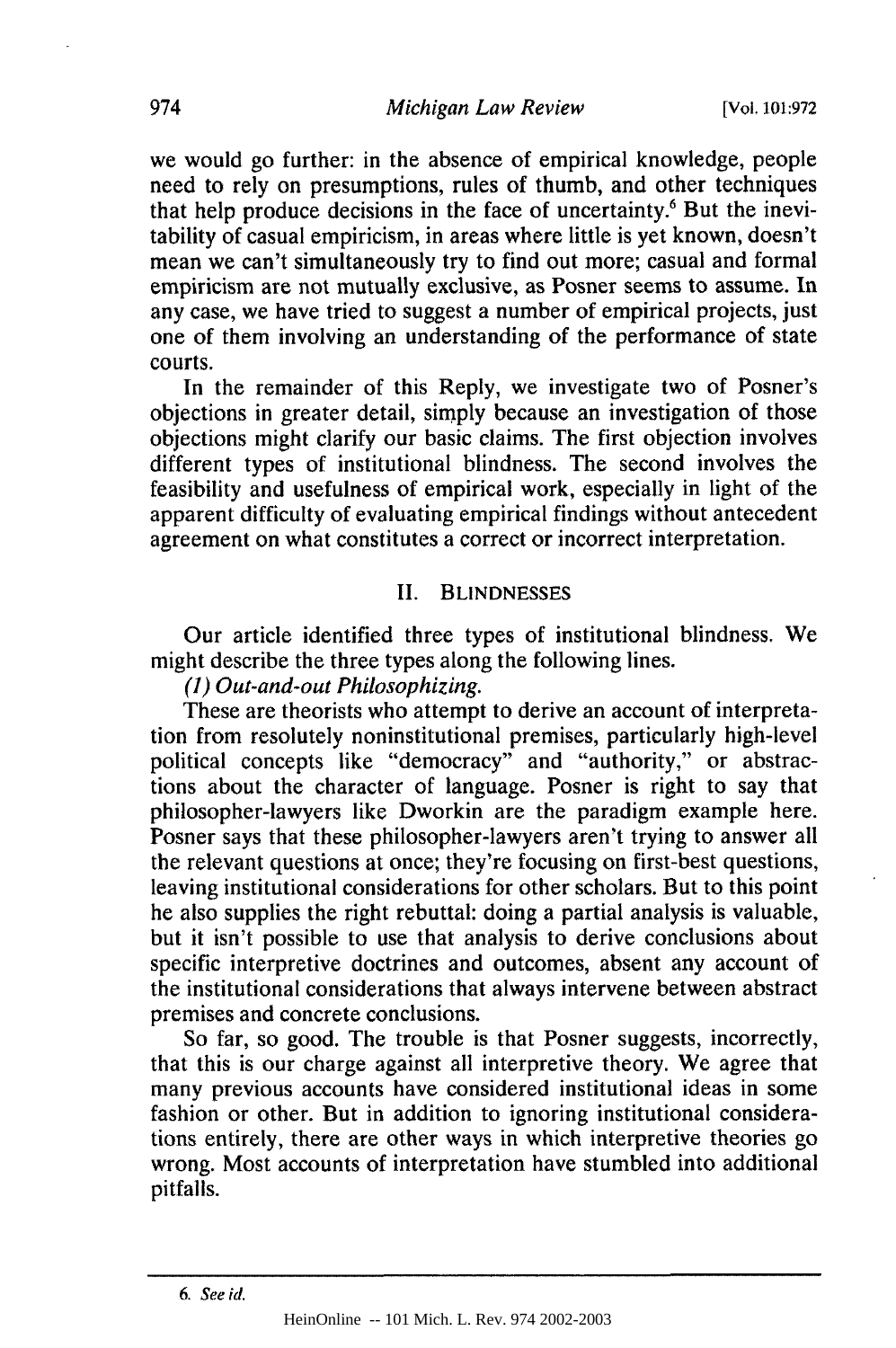#### *(2) Stylized Institutionalism.*

Here the interpretive theorist talks about comparative institutional competence, but in a stylized or stereotyped way, on the basis of abstract visions of "legislatures" and "courts." This is our understanding of Hart and Sacks: the talk is of institutions, but the institutions are pictured in fuzzy, and excessively laudatory, ways that correspond only hazily to the realities of American government. (As explained below, we fear that Posner may be making the same mistake when he describes American appellate courts as councils of "wise elders,"<sup>7</sup> except that Posner is not as charitable to legislatures as were Hart and Sacks.)

*(3) Asymmetrical Institutionalism.*

Here the characteristic mistake is to take a cynical or pessimistic view of some institutions and a unjustifiably rosy view of others. In constitutional law, John Hart Ely's "process" theory, $\delta$  in which farsighted and politically responsible courts police invidious stereotyping and other process failures on the part of dysfunctional legislatures, is an exemplar. Ely's theory is attractive to many; but what if courts are unwilling to do what Ely urges, and what if courts would fail to do the task well if they tried? Much of public choice theory is similar, albeit with a different diagnosis of process failure — one that sees inefficient rent seeking by legislators and interest groups, rather than racial discrimination, as the principal danger that the process-policing judiciary is to prevent. $9$  (Eskridge, by the way, seems to us to make the same mistake, albeit with slightly different emphases.) Posner taxes us for not mentioning process theory or public choice, but he seems not to realize that asymmetrical accounts of this sort can't be taken very seriously anymore, at least not as offering complete support for any view of interpretation. Treatments by Komesar, Elhauge, and others have demonstrated, in different but compatible ways, the inability of asymmetrical institutionalism to underwrite plausible conclusions about constitutional and statutory interpretation.<sup>10</sup>

We may summarize our overview of interpretive theory by saying that we argue for *an institutionalism that is evenhandedly empirical* an institutional account that is realistic about the capacities of all relevant actors. Our challenge to interpretive theories past and present, then, is not the absurdly sweeping claim that Judge Posner attributes

**10.** For a discussion of these scholars and their work, see Cass R. Sunstein **&** Adrian Vermeule, *Interpretation and Institutions,* **101** MICH. L. REV. **885, 937 (2003)** [hereinafter Sunstein **&** Vermeule, *Interpretation and Institutions].*

HeinOnline -- 101 Mich. L. Rev. 975 2002-2003

*<sup>7.</sup> See* Posner, *Reply, supra* note **1,** at **959.**

**<sup>8.</sup>** *See, e.g.,* **JOHN HART ELY,** DEMOCRACY **AND** DISTRUST: **A** THEORY OF **JUDICIAL** REVIEW **(1980).**

**<sup>9.</sup>** For overviews and selections from this literature, see **DANIEL** FARBER **&** PHILIP P. FRICKEY, LAW **AND PUBLIC CHOICE: A** CRITICAL **INTRODUCTION (1991);** MAXWELL **STEARNS, PUBLIC CHOICE AND PUBLIC** LAW **(1997).**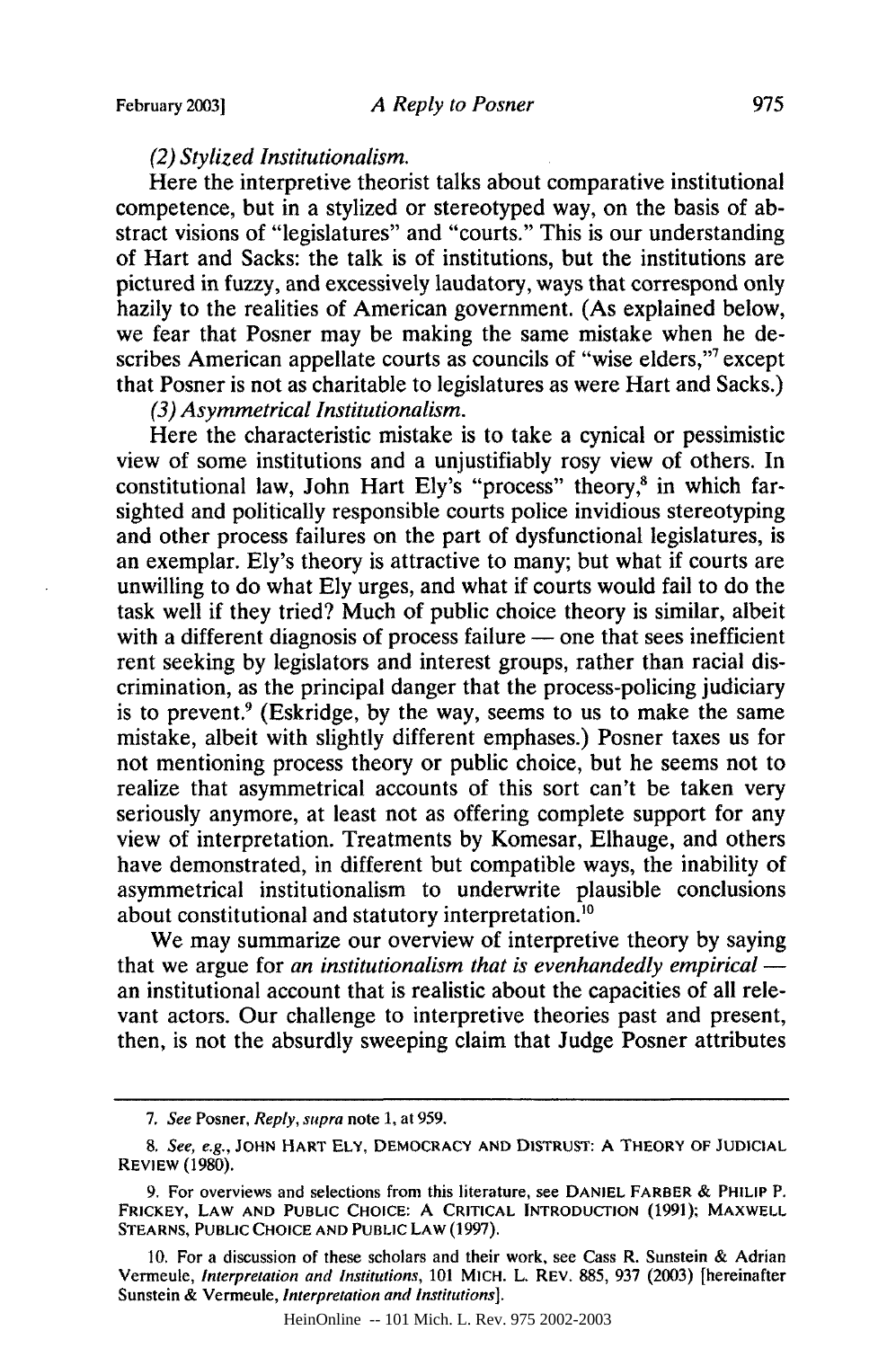to us, to the effect that institutional issues are generally or universally ignored.

As for Posner's own work on interpretation: to date, he himself has fallen firmly into the third category, that of asymmetrical institutionalism, because he holds a persistently jaundiced picture of legislative and administrative capacities and a persistently celebratory view of (other) appellate judges. Consider Posner's amusing vision of American appellate courts as councils of "wise elders."<sup>11</sup> (Does this apply to state appellate courts, say the Rhode Island intermediate courts, as well as to the Seventh Circuit?) Posner says that this vision rests on "institutional factors."<sup>12</sup> So it does, in part, but the qualifier is crucial: the only factors Posner's partial analysis considers are characteristics of judges that happen to support a benign view of judicial capacities. Here is Posner's discussion:

Judges of the higher American courts are generally picked from the upper tail of the population distribution in terms of age, education, intelligence, disinterest, and sobriety. They are not tops in all these departments but they are well above average, at least in the federal courts because of the elaborate preappointment screening of candidates for federal judgeships. Judges are schooled in a profession that sets a high value on listening to both sides of an issue before making up one's mind, on sifting truth from falsehood, and on exercising a detached judgment. Their decisions are anchored in the facts of concrete disputes between real people. Members of the legal profession have played a central role in the political history of the United States, and the profession's institutions and usages are reflectors of the fundamental political values that have emerged from that history. Appellate judges in nonroutine cases are expected to express as best they can the reasons for their decisions in signed, public documents (the published decisions of these courts) and this practice creates accountability and fosters a certain reflectiveness and self-discipline.<sup>13</sup>

Revealingly absent from this account, however, is the requisite *comparison* of these factors to the characteristics of legislators (or for that matter agency officials). Legislators are also picked from the upper tail of the population distribution on all the measures Posner mentions, and if they are not so detached as judges they have much better information about real-world consequences than judges do. **A** whiff of guild interest hangs about Posner's discussion when he says that "[m]embers of the legal profession have played a central role in the political history of the United States, and the profession's institu-

<sup>11.</sup> Posner, *Reply, supra* note **1.** at 959.

<sup>12.</sup> *Id.*

<sup>13.</sup> *Id.* at **959** n.33 (quoting Richard A. Posner, *Pragmatic Adjudication, in* THE REVIVAL OF PRAGMATISM: NEW **ESSAYS ON** SOCIAL **THOUGHT,** LAW, **AND** CULTURE 235. 243-44 (Morris Dickstein ed.. 1998) [hereinafter Posner, *Pragmatic Adjudication])* (internal quotation marks omitted).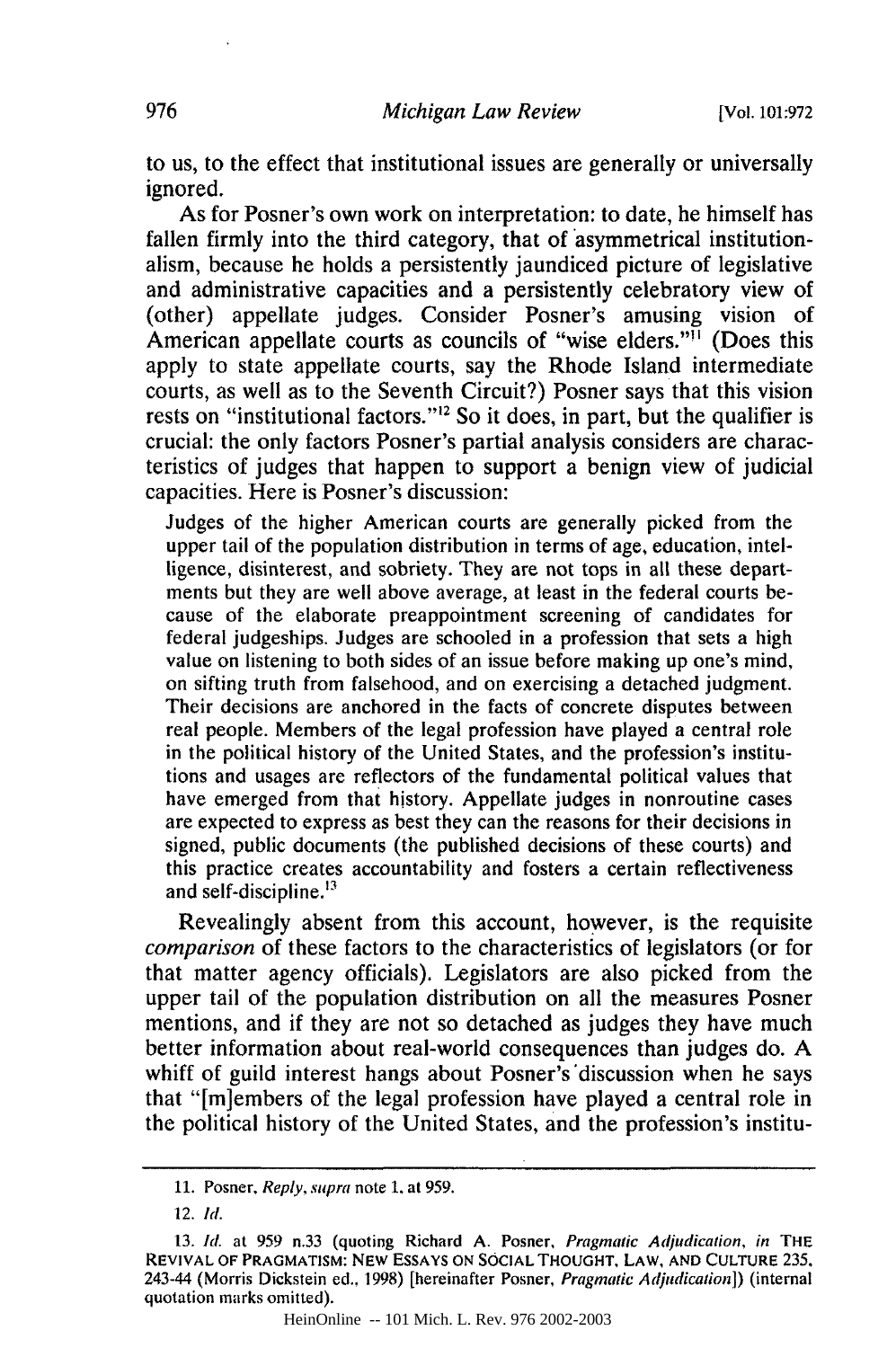tions and usages are reflectors of the fundamental political values that have emerged from that history."<sup>14</sup> We would be surprised if Posner really believes that lawyers, as a class, have unique insight into the nation's fundamental political and moral values. And in any event legislators are often lawyers as well. Posner urges that we simply "disagree" with his assessment of institutional capacities. Not so. The point of disagreement is that we think his assessment fails, not because it is substantively erroneous (we are agnostic about that), but instead because it neglects to provide a full comparative assessment of the relevant institutional factors.

#### III. ANTECEDENT AGREEMENT AND THE FUTURE

Posner briefly suggests that our proposal for empirical investigations, attempting to identify mistakes and injustices, "is a nonstarter unless there is some objective method of determining which decisions are mistaken or unjust."<sup>15</sup> We are more optimistic. In some cases, people who disagree on the "objective method," or at least the right method, might be able to agree that one or another result counts as mistaken or unjust. Imagine, for example, a jurisdiction in which literalist interpretations produced outcomes that no reasonable person could endorse, and in which the relevant legislature could not anticipate those outcomes in advance or correct them after they occurred. In such a jurisdiction, the case for absurdity-avoiding nonliteral interpretations, at least in compelling circumstances, would be very strong.<sup>16</sup> Nor is the example fanciful. Is it irrelevant, in this regard, that in the United States (and many other nations as well), there seems to be a consensus in favor of interpreting statutes nonliterally in the case of obvious drafting errors?<sup>17</sup>

Posner doesn't like all of our proposals for empirical work. He suggests research projects that he would prefer. But we continue to believe that it would be revealing and informative to know whether courts are especially literalist in areas in which Congress is engaged in more aggressive oversight of judicial decisions. If this is so, literalism would be well-matched to congressional attentiveness. We also think it eminently feasible, and potentially valuable, to compare the interpretive practices of the various states, to have a better sense of what

17. For more detailed discussion, see Sunstein & Vermeule, *Interpretation and Institutions, supra* note 10.

HeinOnline -- 101 Mich. L. Rev. 977 2002-2003

<sup>14.</sup> *Id.* (quoting Posner, *Pragmatic Adjudication, supra* note 13, at 235, 243-44) (internal quotation marks omitted).

<sup>15.</sup> **ld.** at 966.

<sup>16.</sup> Hence this is the short answer to the final question on Judge Posner's list of questions. *See id.* at 970-71. All of the questions are interesting and important, but the sixth is the only that directly bears on our claims. *See id.* at 971.